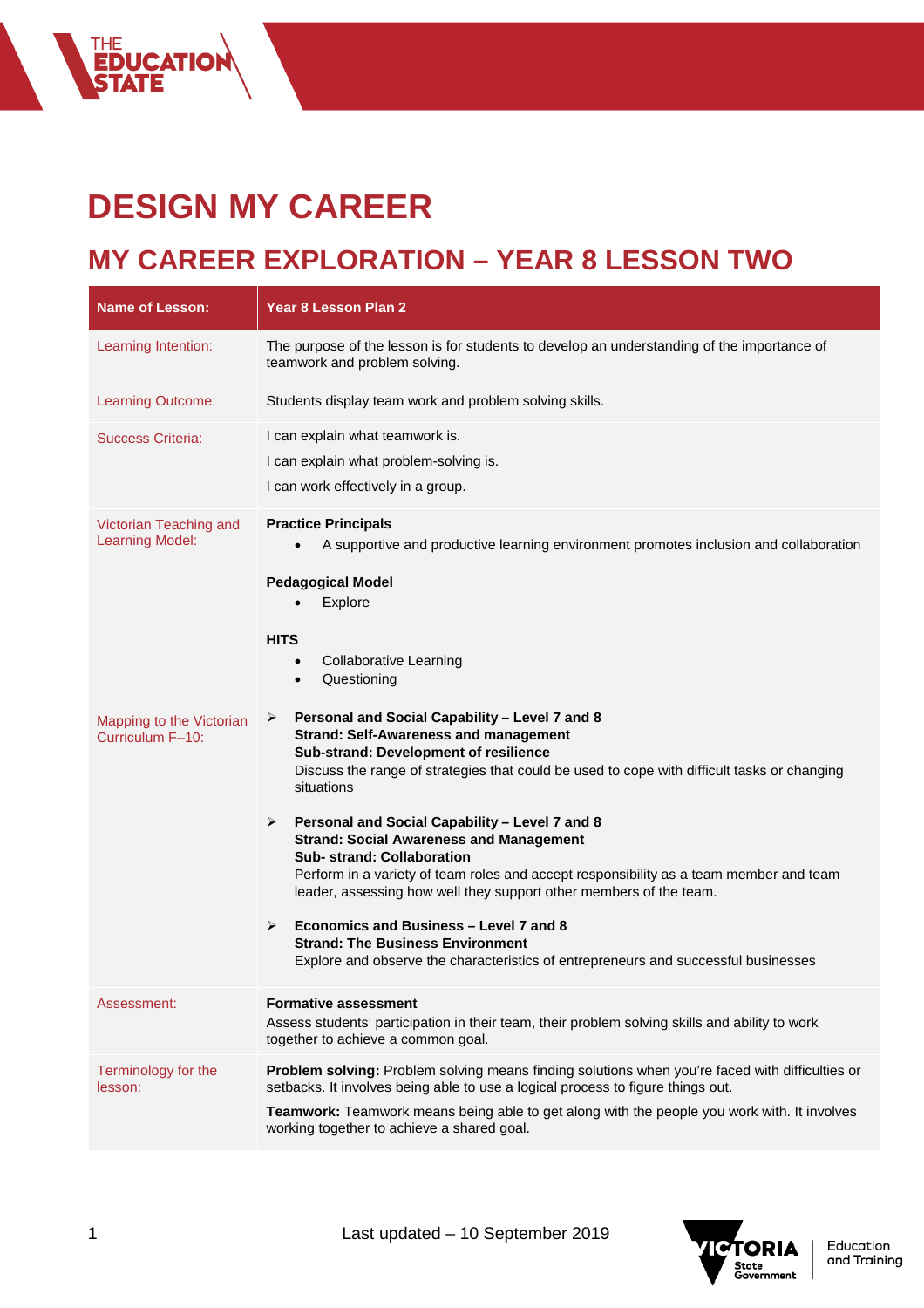how you'll do it. Prior Knowledge /concepts/skills: None Equipment/Resources required: Sticky notes • Supply of white, blue, red and some mixed coloured A4 paper (sufficient for task) Scissors (1 pair for each team) Sticky tape (1 roll each team) • Timer (15 minutes) • Ruler or measure Lesson Duration: 1 lesson period Lesson Description: **Activity One** Write the word 'teamwork' on the whiteboard, using sticky notes record students' answers to: what does good teamwork look like and how can you be a good team? Repeat the same process with 'problem solving' (Note – as students' progress, check for their understanding of the two terms). **Activity Two** Explain that for this activity, students are going to be working in a Paper Chain Factory. Divide students into teams of 5 or 6 and each team decide on a team name. Each team appoints a Chief Financial Officer (CFO), an Operations Manager (OM) and three or four workers. • CFO – this is a management role where the work is undertaken after the task is completed by the team. The CFO counts the number of paper chains created by their team and checks that they are in the order required. • OM – manages the materials and in consultation with the workers, determines the production procedure, actual size of each chain and ensures that the workers do not run out of raw material (paper). • Three (or 4) workers who are responsible for creating the product. Each team is instructed to create as many paper chains as possible in 15 minutes. Chains should consist of the following sequence – white, white, blue, white, white, red, etc, only (despite some other coloured paper being available). At the end of 15 minutes, the CFO from each team, adds up how many chains they created and discards any chains that were made incorrectly or not completed. **Activity Three**  Each team reflects on the success of their paper chain factory and presents their findings to the class. Suggestions for questions include: a) What did they enjoy about the activity? b) What went well? c) What problems or challenges did they face? d) How did they overcome these? e) How did they work in a team? f) What they would do differently next time? g) How important is cooperation, respect and tolerance of your team members in this activity? h) What did you learn from this activity?

**Planning and Organising:** Planning and organising mean working out what you need to do, and

## Differentiation: **Extend**

At the conclusion of the activity the management roles (CFO and OM) provide feedback to 'workers' on the strengths and areas for improvement of the team.